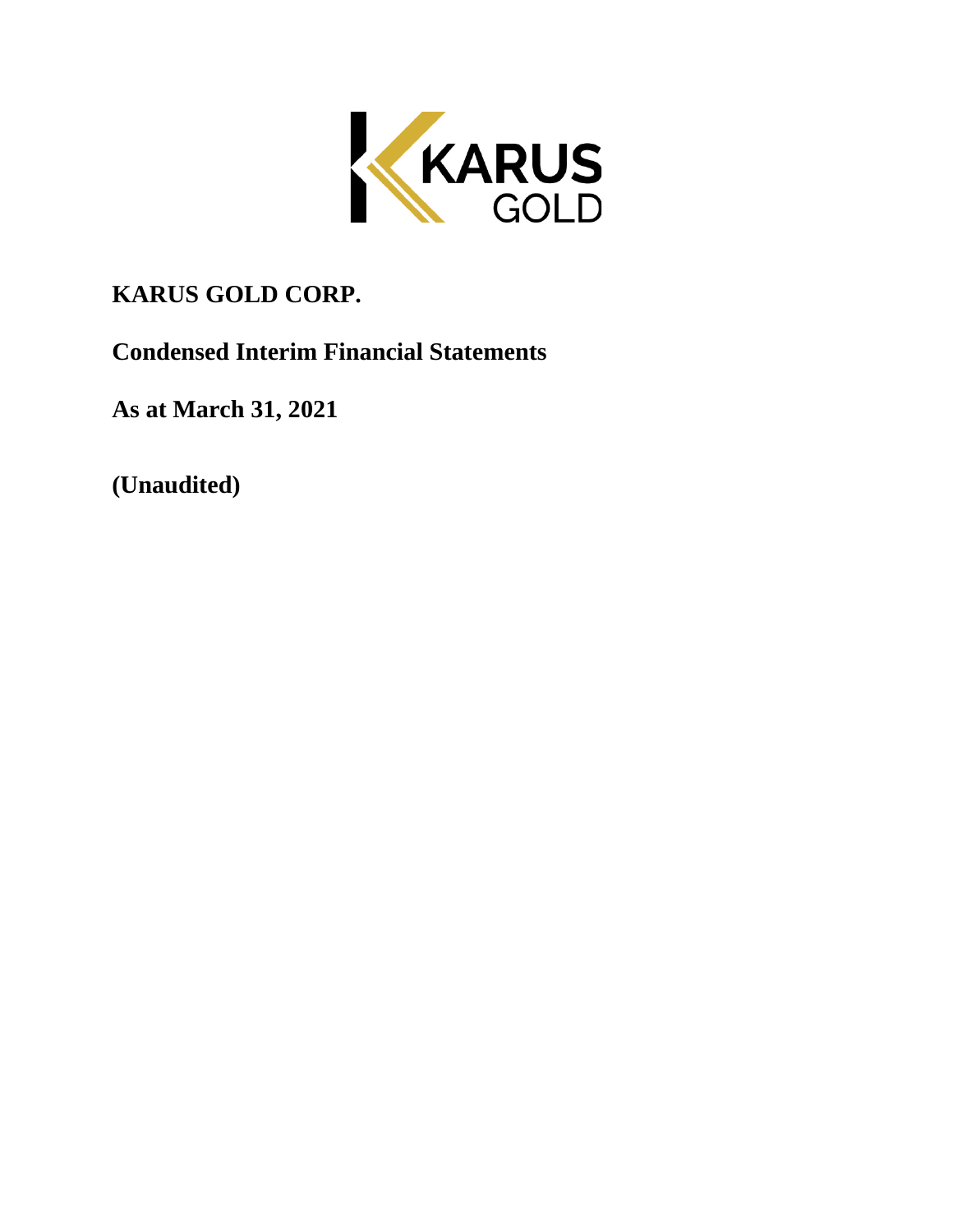# **KARUS GOLD CORP. Condensed Interim Statement of Financial Position** *(Unaudited)*

*(Expressed in Canadian dollars)*

| As at                                    |                | March 31, 2021   | December 31, 2020  |
|------------------------------------------|----------------|------------------|--------------------|
|                                          | Note           |                  |                    |
| <b>Assets</b>                            |                |                  |                    |
| <b>Current assets</b>                    |                |                  |                    |
| Cash                                     |                | \$<br>3,848,303  | \$<br>1            |
| Amounts receivable                       |                | 20,574           |                    |
| Advances and prepaid expenses            |                | 20,418           |                    |
|                                          |                | 3,889,295        | $\mathbf{1}$       |
| <b>Non-current assets</b>                |                |                  |                    |
| Deposit                                  |                | 15,000           |                    |
| Equipment                                |                | 11,075           |                    |
| Mineral properties                       | 5              | 10,832,017       |                    |
| <b>Total Assets</b>                      |                | \$<br>14,747,387 | \$<br>$\mathbf{1}$ |
| <b>Liabilities</b>                       |                |                  |                    |
| <b>Current liabilities</b>               |                |                  |                    |
| Accounts payable                         |                | \$<br>340,395    | \$                 |
|                                          |                | 340,395          |                    |
| Shareholders' equity                     |                |                  |                    |
| Share Capital                            | 6              | 14,919,292       | 1                  |
| Warrants                                 |                | 16,700           |                    |
| Reserves                                 |                | 65,899           |                    |
| Deficit                                  |                | (594, 899)       |                    |
| Total shareholders' equity               |                | 14,406,992       |                    |
| Total shareholders' equity & liabilities |                | \$<br>14,747,387 | \$<br>$\mathbf{1}$ |
| Nature of operations                     | 1              |                  |                    |
| Spin out from KORE Mining Ltd.           | $\overline{4}$ |                  |                    |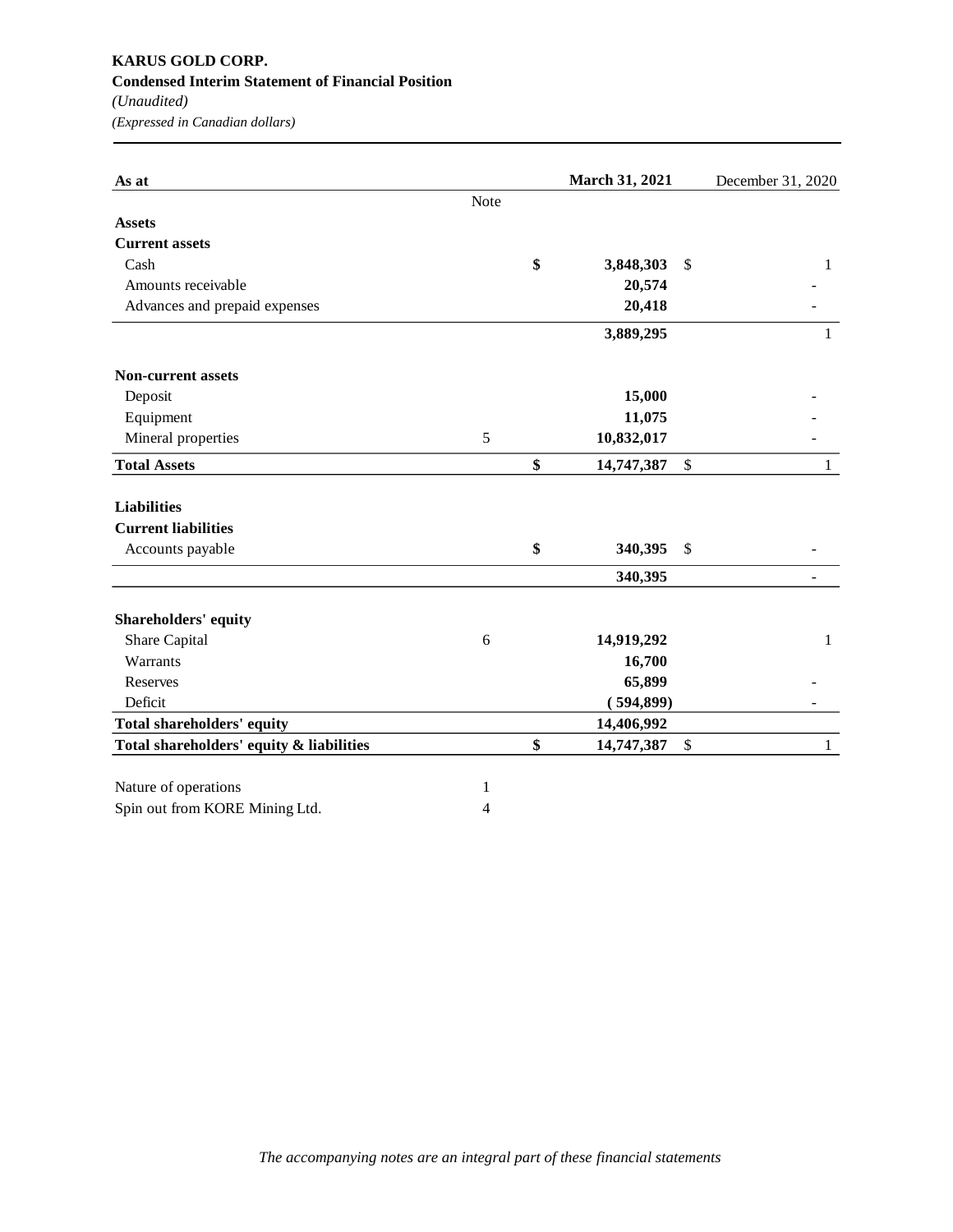|                                                      |             |                 | For the three months<br>ended<br><b>March 31, 2021</b> |    | For the period from<br>incorporation on<br>November 20, 2020 to<br><b>December 31, 2020</b> |
|------------------------------------------------------|-------------|-----------------|--------------------------------------------------------|----|---------------------------------------------------------------------------------------------|
|                                                      | <b>Note</b> |                 |                                                        |    |                                                                                             |
| <b>Expenses</b>                                      |             |                 |                                                        |    |                                                                                             |
| Depreciation                                         |             |                 | 850                                                    | -S |                                                                                             |
| Exploration and evaluation expenses                  |             | $5 \text{ }$ \$ | 307,988                                                |    |                                                                                             |
| General and administration                           |             |                 | 26,141                                                 |    |                                                                                             |
| Management fees, wages and corporate advisory fees   | 7           |                 | 58,213                                                 |    |                                                                                             |
| Marketing, advisory and investor relations           |             |                 | 46,726                                                 |    |                                                                                             |
| Professional fees                                    |             |                 | 89,082                                                 |    |                                                                                             |
| Share-based payments                                 | 6           |                 | 65,899                                                 |    |                                                                                             |
| Loss and comprehensive loss for the period           |             | \$              | $(594,899)$ \$                                         |    |                                                                                             |
| Basic and fully diluted loss per common share        |             | \$              | $(0.01)$ \$                                            |    |                                                                                             |
| Weighted average number of common shares outstanding |             |                 | 42,873,298                                             |    |                                                                                             |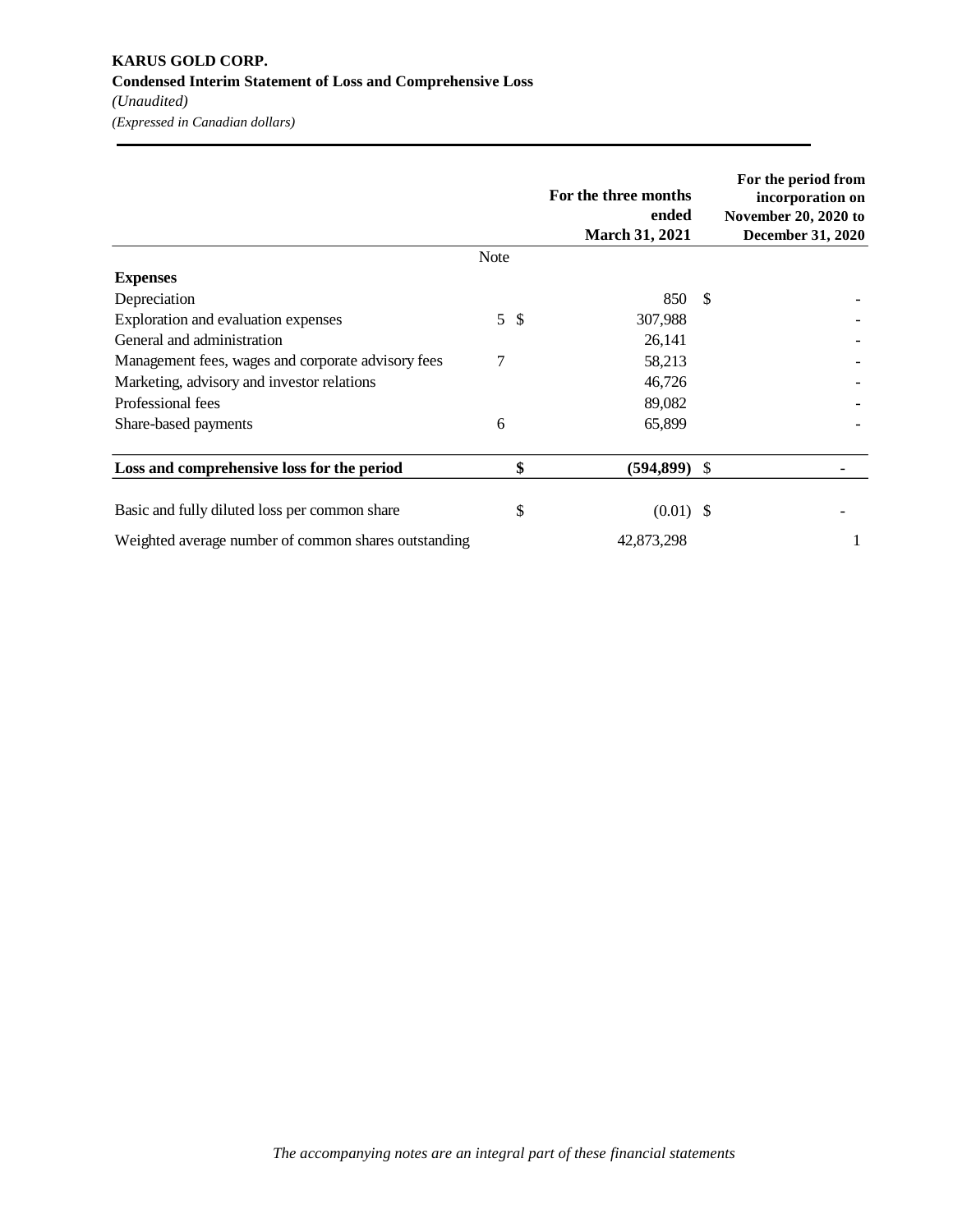|                                                   | For the three months ended | For the period from<br>incorporation on<br>November 20, 2020 to |
|---------------------------------------------------|----------------------------|-----------------------------------------------------------------|
|                                                   | <b>March 31, 2021</b>      | December 31, 2020                                               |
| <b>CASH USED IN OPERATING ACTIVITIES</b>          |                            |                                                                 |
| Loss for the period                               | \$<br>(594, 899)           | \$                                                              |
| Items not involving cash:                         |                            |                                                                 |
| Depreciation                                      | 850                        |                                                                 |
| Share-based payments                              | 65,899                     |                                                                 |
| Accrued interest expense                          | 5,700                      |                                                                 |
| Changes in non-cash working capital items:        |                            |                                                                 |
| Amounts receivable                                | (20, 574)                  |                                                                 |
| Prepaid expenses and advances                     | (20, 418)                  |                                                                 |
| Accounts payable                                  | 310,566                    |                                                                 |
|                                                   | (252, 876)                 | $\overline{a}$                                                  |
| <b>FINANCING ACTIVITIES</b>                       |                            |                                                                 |
| Shares issued for cash                            | 4,558,434                  | $\mathbf{1}$                                                    |
| Share issuance costs                              | (44,314)                   |                                                                 |
| Loan proceeds from KORE Mining Ltd                | 500,000                    |                                                                 |
| Repayment of loan and accrued interest            | (505, 700)                 |                                                                 |
|                                                   | 4,508,420                  | $\mathbf{1}$                                                    |
| <b>INVESTING ACTIVITIES</b>                       |                            |                                                                 |
| Spinout transaction costs                         | (407, 242)                 |                                                                 |
|                                                   | (407, 242)                 | $\overline{a}$                                                  |
|                                                   |                            |                                                                 |
| Change in cash                                    | 3,848,302                  | 1                                                               |
| Cash at beginning of period                       | 1                          |                                                                 |
| Cash at end of period                             | \$<br>3,848,303            | \$<br>1                                                         |
| Supplemental cash flow information:               |                            |                                                                 |
| Spinout of assets from KORE Mining Ltd.           | \$<br>10,451,700           | \$                                                              |
| Share issuance costs included in accounts payable | 29,829                     |                                                                 |
| Interest paid in cash                             | 5,700                      |                                                                 |
| Income taxes paid in cash                         | ٠                          |                                                                 |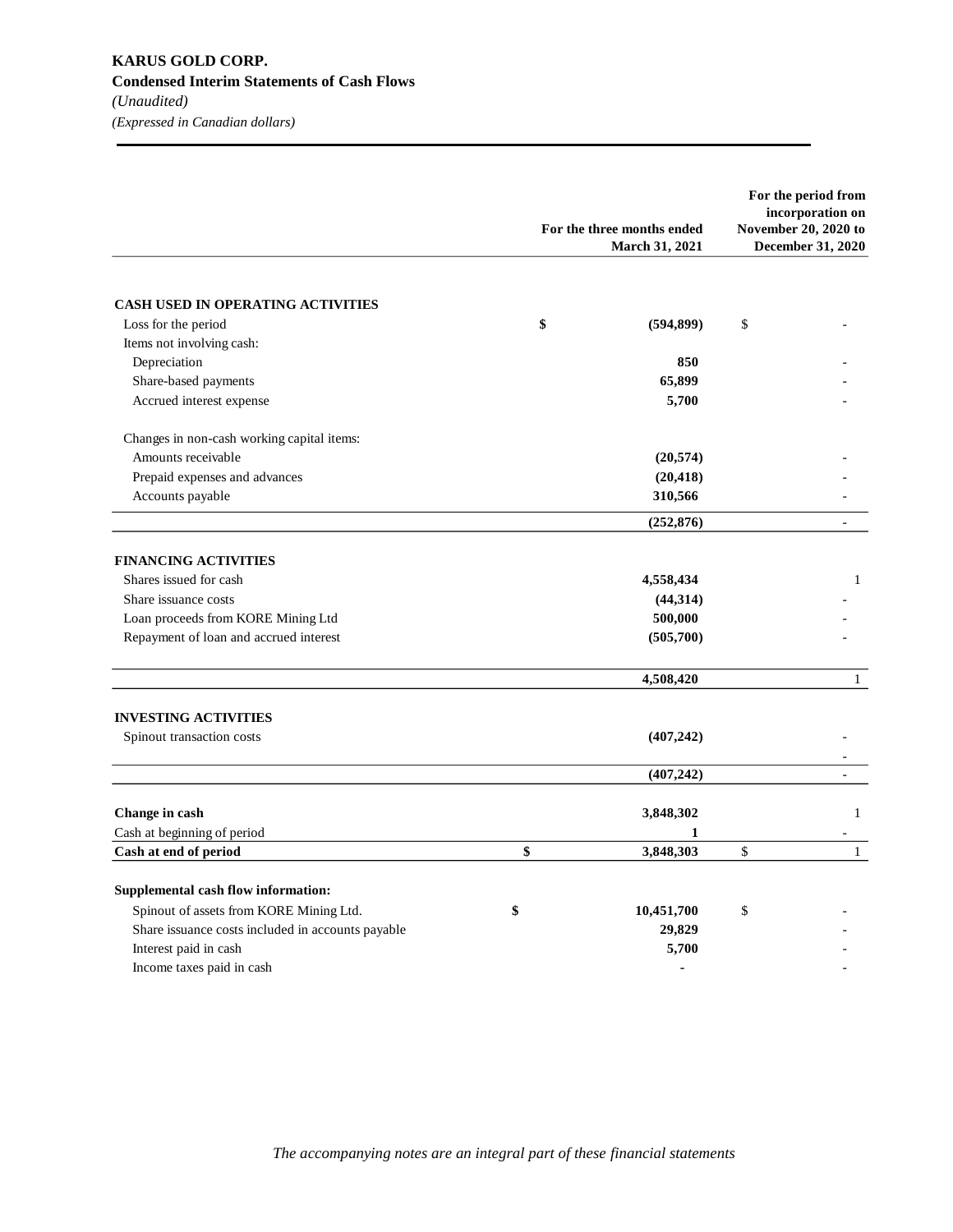# **KARUS GOLD CORP. Condensed Interim Statement of Changes in Shareholder's Equity** *(Unaudited)*

*(Expressed in Canadian dollars)*

|                                                                | <b>Common Shares</b> |             |                          |                          |                          |                     |  |  |
|----------------------------------------------------------------|----------------------|-------------|--------------------------|--------------------------|--------------------------|---------------------|--|--|
|                                                                | <b>Number</b>        | Amount<br>S | Warrants                 | <b>Reserves</b><br>э     | <b>Deficit</b>           | <b>Total Equity</b> |  |  |
| Incorporation share                                            |                      |             | $\overline{\phantom{a}}$ | $\overline{\phantom{a}}$ | $\overline{\phantom{a}}$ |                     |  |  |
| <b>December 31, 2020</b>                                       |                      |             | $\overline{\phantom{0}}$ | -                        | $\overline{\phantom{a}}$ |                     |  |  |
| Shares distributed to shareholders of KORE pursuant to spinout | 53,112,455           | 10,435,000  |                          |                          | $\overline{\phantom{a}}$ | 10,435,000          |  |  |
| Shares issued pursuant to rights offering                      | 26,556,228           | 3,983,434   |                          |                          |                          | 3,983,434           |  |  |
| Shares issued on private placement                             | 2,300,000            | 575,000     | 16,700                   |                          |                          | 591,700             |  |  |
| Share issuance costs                                           |                      | (74, 143)   | $\overline{\phantom{0}}$ |                          |                          | (74, 143)           |  |  |
| Share-based payments                                           |                      |             | $\overline{\phantom{a}}$ | 65,899                   |                          | 65,899              |  |  |
| Net loss for the period                                        |                      |             |                          | $\overline{\phantom{a}}$ | (594, 899)               | (594, 899)          |  |  |
| <b>March 31, 2021</b>                                          | 81,968,684           | 14.919.292  | 16,700                   | 65,899                   | (594, 899)               | 14.406.992          |  |  |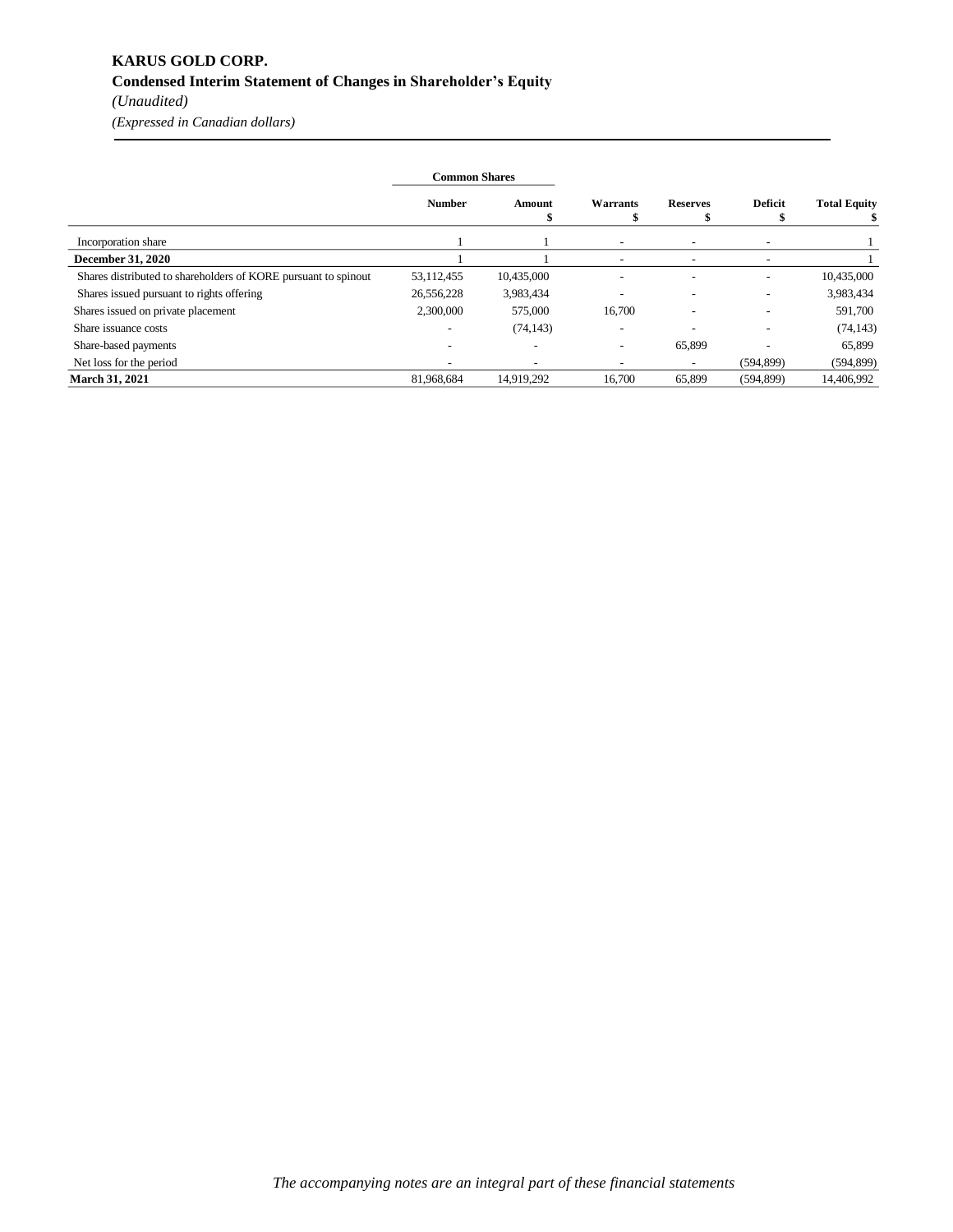# **1. NATURE OF OPERATIONS**

Karus Gold Corp. (the "Company") was incorporated under the Business Corporations Act (British Columbia) ("BCBCA") on November 20, 2020 under the name 1275702 B.C. Ltd. and subsequently changed its name to Karus Gold Corp. on December 11, 2020. The Company was incorporated as the target company for certain assets and liabilities spun out from KORE Mining Ltd. ("KORE") in January 2021 (Note 4). The Company's registered office is located at Suite 2500, 700 West Georgia Street, Vancouver, British Columbia, V7Y 1B3.

These financial statements have been prepared on the basis of accounting principles applicable to a going concern, which assumes that the Company will continue in operation for the foreseeable future and will be able to realize its assets and discharge its liabilities in the normal course of operations as they come due. In assessing whether the going concern assumption is appropriate, management takes into account all available information about the future, which is at least, but is not limited to, twelve months from the end of the reporting period.

In March 2020, the World Health Organization declared coronavirus COVID-19 a global pandemic. This contagious disease outbreak, which has continued to spread, and any related adverse public health developments, has adversely affected workforces, economies, and financial markets globally, potentially leading to an economic downturn. It is not possible for the Company to predict the duration or magnitude of the adverse results of the outbreak and its effects on the Company's business or ability to raise funds.

# **2. BASIS OF PRESENTATION**

These unaudited condensed interim consolidated financial statements have been prepared in accordance with International Financial Reporting Standards as issued by the International Accounting Standards Board ("IFRS") as applicable to interim financial reports, including International Accounting Standard 34, "Interim Financial Reporting". These financial statements should be read in conjunction with the annual financial statements for the year ended December 31, 2020, which have been prepared in accordance with IFRS.

These unaudited condensed interim consolidated financial statements have been authorized for issue by the Board of Directors of the Company on May 28, 2021.

# **Basis of Measurement**

These consolidated financial statements have been prepared on a historical cost basis. The statements are presented in Canadian dollars unless otherwise noted.

# **Significant Judgments, Estimates and Assumptions**

The preparation of the Company's consolidated financial statements in conformity with IFRS requires management to make judgments, estimates and assumptions that affect the reported amounts of assets and liabilities and disclosures of contingent assets and liabilities at the date of the consolidated financial statements and the reported amounts of income and expenses during the reporting period. Estimates and assumptions are regularly evaluated and are based on management's experience and other factors, including expectations of future events that are believed to be reasonable under the circumstances. Actual results could differ from these estimates. Significant estimates and critical judgements, that have a risk of resulting in a material adjustment to the carrying amounts of assets and liabilities within the next year, are disclosed below.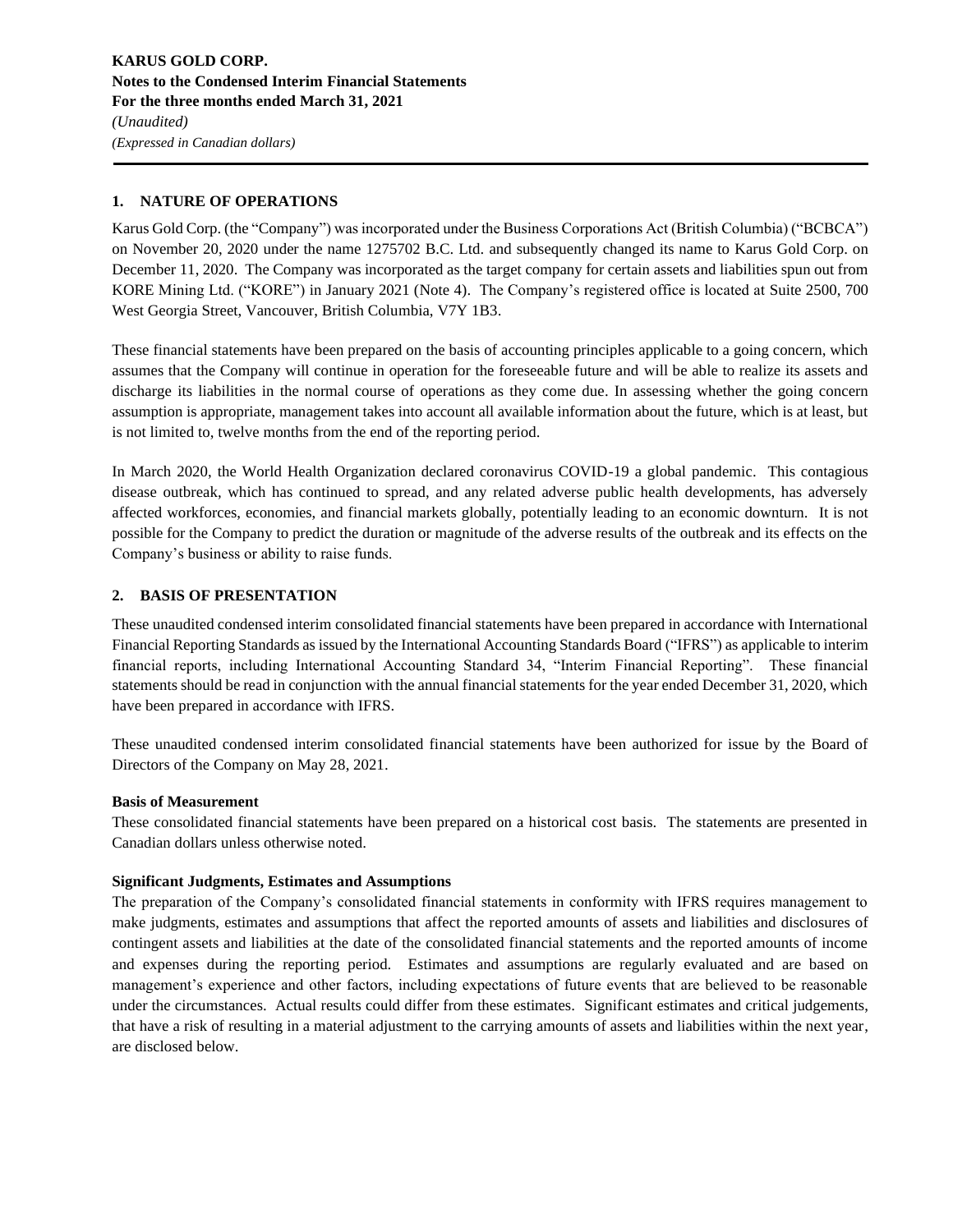# **2. BASIS OF PRESENTATION (cont'd…)**

#### *Critical Judgments*

The Company is also required to make significant judgments whether there are indicators of impairment of the exploration and evaluation assets, by considering if the right to explore the specific area has expired or will be allowed to expire, that further exploration and evaluation expenditures are neither planned or budgeted, or whether sufficient data exists to indicate that development of a specific area is unlikely to recover existing exploration and evaluation costs. If any of these indicators are present, management would need to assess whether the exploration and evaluation property is impaired.

The acquisition of assets and liabilities pursuant to the Spinout and distribution of Spinout Shares (Note 4) required management to make judgments regarding the treatment of the Spinout. Specifically, management made judgements determining that the Spinout was not a common-control transaction, as there was no contractual arrangement between the shareholders of KORE who subsequently became the shareholders of the Company and accounted for it under IFRS 2, *Share-based payments*.

# *Significant Estimates*

The determination of the fair value of the assets and liabilities transferred from KORE pursuant to the Spinout (Note 4) and consideration issued involved significant estimation and judgement by management. In determining the appropriate value, management relied on a number of factors, including a third-party valuation report, similar projects and recent transactions, comparable land packages and valuation of publicly traded entities, the historical exploration work and expenditures made on the project as well as external market conditions, and current and future commodity price expectations.

# **3. SUMMARY OF SIGNIFICANT ACCOUNTING POLICIES**

# **Cash**

Cash and cash equivalents include cash on hand, demand deposits and short-term, highly liquid investments that are readily convertible to known amounts of cash within three months of purchase.

# **Foreign exchange**

The functional and presentation currency of the Company is the Canadian dollar, being the primary economic environment in which the Company operates.

Transactions in currencies other than the entity's functional currency are recorded at exchange rates prevailing on the dates of the transaction. At the end of each reporting period, monetary assets and liabilities of the Company that are denominated in foreign currencies are translated at the rate of exchange at the financial position date while non-monetary assets and liabilities are translated at historical rates. Revenues and expenses are translated at the exchange rates approximating those in effect on the date of the transaction. Exchange gains and losses arising on translation are included in profit and loss.

# **Mineral Properties**

#### *Acquisition Costs*

Costs incurred before the Company has acquired the right to explore a property are expensed as incurred. Exploration and evaluation asset acquisition costs, including option payments, are capitalized on an individual area of interest basis. Once a property is brought into production, the capitalized costs are amortized on a units-of-production basis, or until the properties are abandoned, sold or management determines that the asset is no longer economically viable, at which time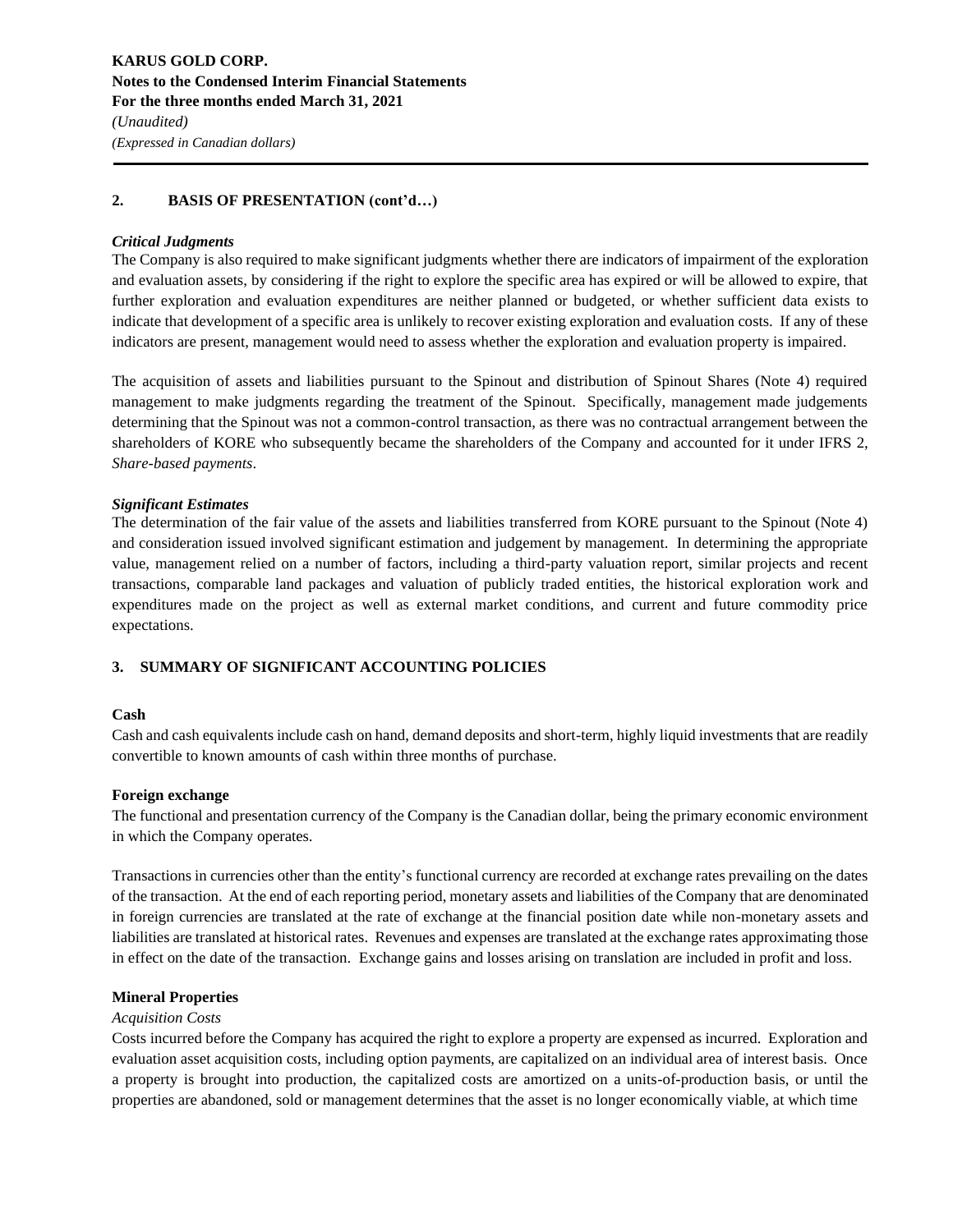# **Mineral Properties (cont'd…)**

the unrecoverable deferred costs are expensed to operations. Option payments relating to the acquisition of exploration and evaluation assets that are exercisable at the discretion of the Company are recorded when paid.

Exploration and evaluation asset acquisition costs include cash consideration and the estimated fair market value of sharebased payments, in which the fair value is measured based upon the fair value of the goods or services received, unless that fair value cannot be estimated reliably. If the fair value of the goods or services cannot be estimated reliably, then the Company estimates the fair value with reference to the equity instruments granted.

Although the Company has taken steps to verify title to exploration and evaluation properties in which it has an interest, these procedures do not guarantee the Company's title. Such properties may be subject to prior agreements or transfers, non-compliance with regulatory requirements or title may be affected by undetected defects.

## *Exploration and Evaluation Costs*

Exploration and evaluation costs are expensed to operations as incurred.

Once the technical feasibility and commercial viability of the extraction of mineral reserves or resources from a particular exploration and evaluation asset has been determined, the capitalized costs are assessed for impairment and then reclassified to mineral property development costs and carried at cost until the properties to which the expenditures relate are sold, abandoned or determined by management to be impaired in value. The establishment of technical feasibility and commercial viability of an exploration and evaluation asset is assessed based on a combination of factors, including:

- The extent to which mineral reserves or mineral resources as defined in National Instrument 43-101 have been identified through a feasibility study or similar document;
- The results of optimization studies and further technical evaluation carried out to mitigate project risks identified in the feasibility study;
- The status of environmental permits; and
- The status of mining leases or permits.

# **Decommissioning and Restoration**

Decommissioning and restoration obligations encompass legal, statutory, contractual or constructive obligations associated with the retirement of a long-lived tangible asset (for example, mine reclamation costs) that results from the acquisition, construction, development and/or normal operation of a long-lived asset.

A liability for decommissioning and restoration is recorded in the period in which the obligation first arises. The Company records the estimated present value of future cash flows associated with site closure and reclamation as a long-term liability and increases the carrying value of the related assets for that amount. Over time, the liability is increased to reflect an interest element in the estimated future cash flows (accretion expense) considered in the initial measurement of fair value. The capitalized cost is amortized on either the unit-of-production basis or the straight-line basis, as appropriate. The Company's estimates of provisions for decommissioning and restoration obligations could change as a result of changes in regulations, changes to the current market-based discount rate, the extent of environmental remediation required, and the means of reclamation or cost estimates. Changes in estimates are accounted for in the period in which these estimates are revised. As at March 31, 2021 the Company has determined that it does not have any significant decommissioning and restoration obligations related to its operations.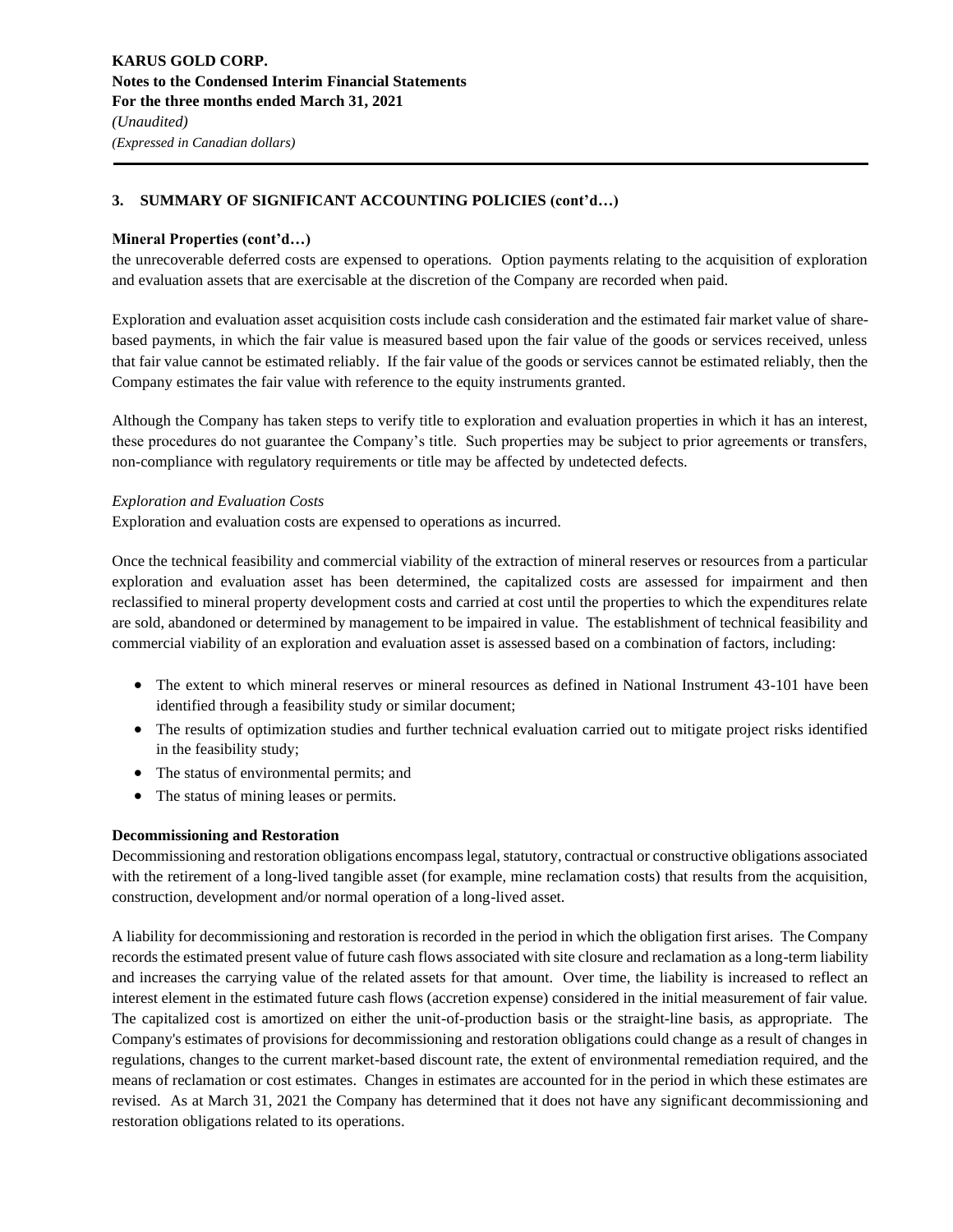#### **Impairment of Non-Financial Assets**

Management reviews the carrying values of capitalized exploration and evaluation assets at the end of each reporting period for indications of impairment. Exploration and evaluation assets are tested for impairment whenever events or changes in circumstances indicate that their carrying amount may not be recoverable. For the purpose of impairment testing, assets that cannot be tested individually are grouped together into the smallest group of assets that generate cash inflows from continuing use that are largely independent of the cash inflows of other assets or groups of assets (the "cashgenerating unit" or "CGU"). The recoverable amount of an asset or CGU is the greater of its value in use and its fair value less costs to sell. In assessing value in use, the estimated future pre-tax cash flows are discounted to their present value using a pre-tax discount rate that reflects current market assessments of the time value of money and the risks specific to the asset. Fair value less costs to sell is based on an estimate of the amount that the Company may obtain in a sale transaction on an arm's length basis between knowledgeable, willing parties, less costs of disposal.

Fair value less costs to sell is primarily derived using discounted cash flow techniques, which incorporates market participant assumptions and is based on post-tax cash flows that are discounted using a post-tax discount rate.

An impairment loss is recognized if the carrying value amount of an asset or its CGU exceeds its estimated recoverable amount. Impairment losses are recognized in profit or loss.

Impairment losses recognized in prior periods are assessed at each reporting date for any indications that the loss has decreased or no longer exists. An impairment loss is reversed if there has been a change in the estimates used to determine the recoverable amount. An impairment loss is reversed only to the extent that the asset's carrying amount does not exceed the carrying amount that would have been determined, net of depreciation or amortization, if no impairment loss had been recognized. A reversal of an impairment loss is recognized immediately in profit or loss.

#### **Provisions**

Liabilities are recognized when the Company has a present legal or constructive obligation that has arisen as a result of a past event and it is probable that a future outflow of resources will be required to settle the obligation, provided that a reliable estimate can be made of the amount of the obligation. A provision is a liability of uncertain timing or amount.

Provisions are measured at the present value of the expenditures expected to be required to settle the obligation using a pre-tax rate that reflects the current market assessments of the time value of money and the risk specific to the obligation. The increase in the provision due to the passage of time is recognized as a finance expense.

#### **Income Taxes**

Tax expense recognized in profit or loss comprises the sum of deferred tax and current tax not recognized in other comprehensive income or directly in equity.

Current tax assets and liabilities comprise those obligations to, or claims from, fiscal authorities relating to the current or prior reporting periods, that are unpaid at the reporting date. Current tax is payable on taxable profit which differs from profit or loss in the financial statements. Calculation of current tax is based on tax rates and tax laws that have been enacted or substantively enacted by the end of the reporting period.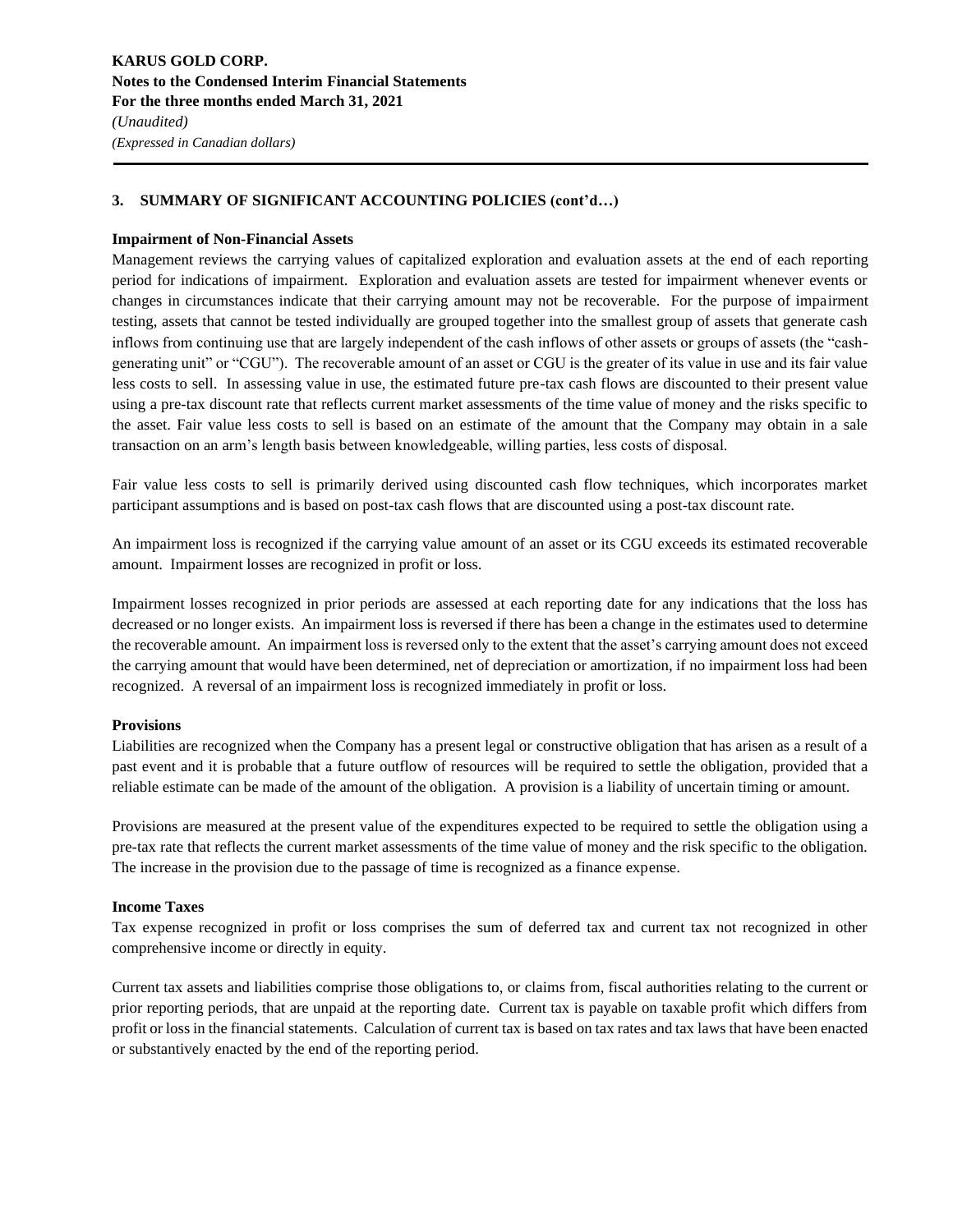#### **Income Taxes (cont'd…)**

Deferred taxes are calculated using the liability method on temporary differences between the carrying amounts of assets and liabilities and their tax bases. Deferred tax liabilities on temporary differences associated with shares in subsidiaries are not provided for if reversal of these temporary differences can be controlled by the Company and it is probable that reversal will not occur in the foreseeable future.

Deferred tax assets and liabilities are measured using enacted or substantively enacted tax rates expected to apply to taxable income in the years in which those temporary differences are likely to reverse. The effect on deferred tax assets and liabilities of a change in tax rates is recognized in profit or loss in the period that includes the substantive enactment date. Deferred tax assets are recognized for all temporary differences, and for the carry forward of unused tax credits and unused tax losses to the extent that it is probable that future taxable profits will be available against which they can be utilized.

Deferred tax assets and liabilities are offset only when the Company has a right and intention to offset current tax assets and liabilities from the same taxation authority and the deferred tax assets and liabilities relate to income taxes levied by the same taxation authority on either the same entity or different entities which intend to settle current tax assets and liabilities on a net basis or simultaneously in each future period in which significant amounts of deferred tax assets or liabilities are expected to be recovered or settled.

Changes in deferred tax assets or liabilities are recognized as a component of tax recovery or expense in profit or loss, except where they relate to items that are recognized in other comprehensive income or directly in equity, in which case the related deferred tax is also recognized in other comprehensive income or equity, respectively.

#### **Share-based Payments**

The Company uses a fair value based method (Black-Scholes Option Pricing Model) for all share options granted to directors, employees and certain consultants. For directors and employees, the fair value of the share options is measured at the date of grant. For grants to non-employees where the fair value of the goods or services is not determinable, the fair value of the share options is measured on the date the services are received.

The fair value of share-based payments is charged to profit or loss with the offsetting credit to share option reserve. The fair value of the share options is recognized over the vesting period based on the best available estimate of the number of share options expected to vest. Estimates are subsequently revised if there is any indication that the number of share options expected to vest differs from previous estimates. Any cumulative adjustment prior to vesting is recognized in the current period. If options vest immediately, the expense is recognized when the options are granted. When share options are exercised, the amounts previously recognized in share option reserve are transferred to share capital.

In the event share options are forfeited prior to vesting, the associated expense recorded to date is reversed in the period of forfeiture. The carrying value of any share options that expire remain in share option reserve.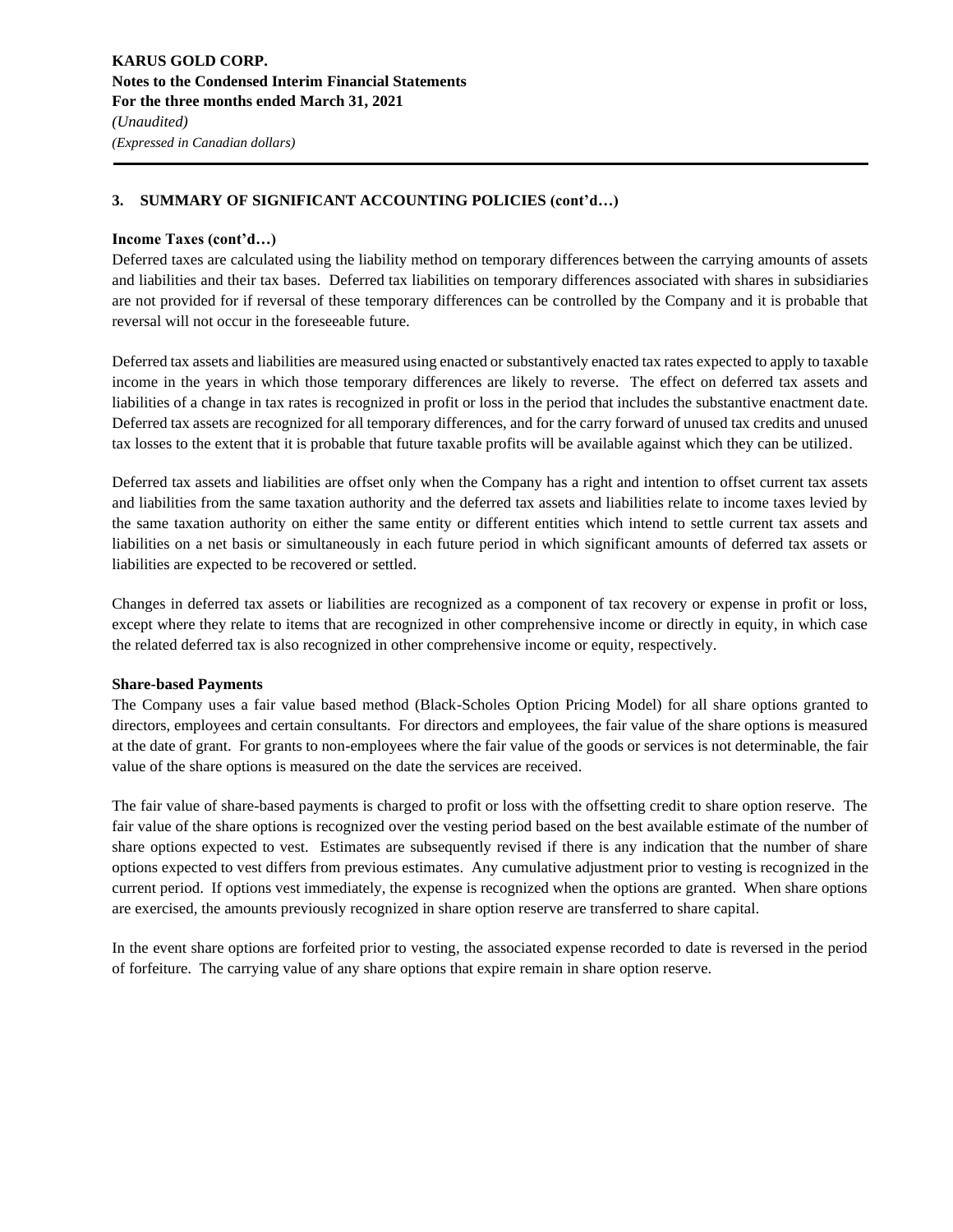#### **Share-based Payments (cont'd…)**

The Company also issues other forms of share-based awards, including restricted share units ("RSUs"). Where these instruments are only settled in shares, the expense is estimated on grant date based on the quoted market value and recognized over the vesting period. For share-based awards that may be cash-settled, the expense and liability are adjusted each reporting period for changes in the underlying share price as well as changes to vesting factors, as applicable.

#### **Share Capital**

When the Company issues private placement units, the shares and warrants are measured using the residual method. This method allocates value first to the more easily measurable component based on fair value and the residual to the less easily measurable component. The Company considers the fair value of its shares issued to be the more easily measurable component of a unit and they are valued with reference to the market price. The residual value attributed to the warrants, if any, is recorded as a separate component of equity.

#### **Earnings (Loss) Per Share**

Basic earnings (loss) per share are computed by dividing net earnings (loss) (the numerator) by the weighted average number of outstanding common shares for the period (denominator). In computing diluted earnings per share, an adjustment is made for the dilutive effect of outstanding share options, warrants and other convertible instruments.

In the periods when the Company reports a net loss, the effect of potential issuances of shares under share options and other convertible instruments is anti-dilutive, therefore, basic and diluted loss per share are the same. When diluted earnings per share is calculated, only those share options and other convertible instruments with exercise prices below the average trading price of the Company's common shares for the period will be dilutive.

#### **Financial Instruments - Recognition and Measurement**

The Company classifies its financial assets and liabilities in the following measurement categories - i) those to be subsequently measured at amortized cost; or ii) those to be subsequently measured at fair value (either through other comprehensive income, or through profit or loss ("FVTPL")).

The classification is driven by the business model for managing the financial assets and their contractual cash flow characteristics. The Company classifies its financial assets and financial liabilities as those to be subsequently measured at amortized cost. At initial recognition financial assets and liabilities are measured at fair value less transaction costs except for financial assets classified as FVTPL, where transaction costs are expensed directly to profit or loss.

#### **Equipment**

Property and equipment assets are stated at cost less accumulated depreciation and accumulated impairment losses. The cost of an item consists of the purchase price plus any costs directly attributable to bringing the asset to the location and condition necessary for its intended use. Depreciation is recorded at the following rates: Vehicles 5 years straight line basis, Machinery and equipment 3-5 years straight line basis, and office leases 3 years straight line basis, being the term of the lease. An item of property and equipment is derecognized upon disposal or when no future economic benefits are expected to arise from the continued use of the asset. Any gain or loss arising on disposal of the asset, determined as the difference between the net disposal proceeds and the carrying amount of the asset, is recognized in profit or loss.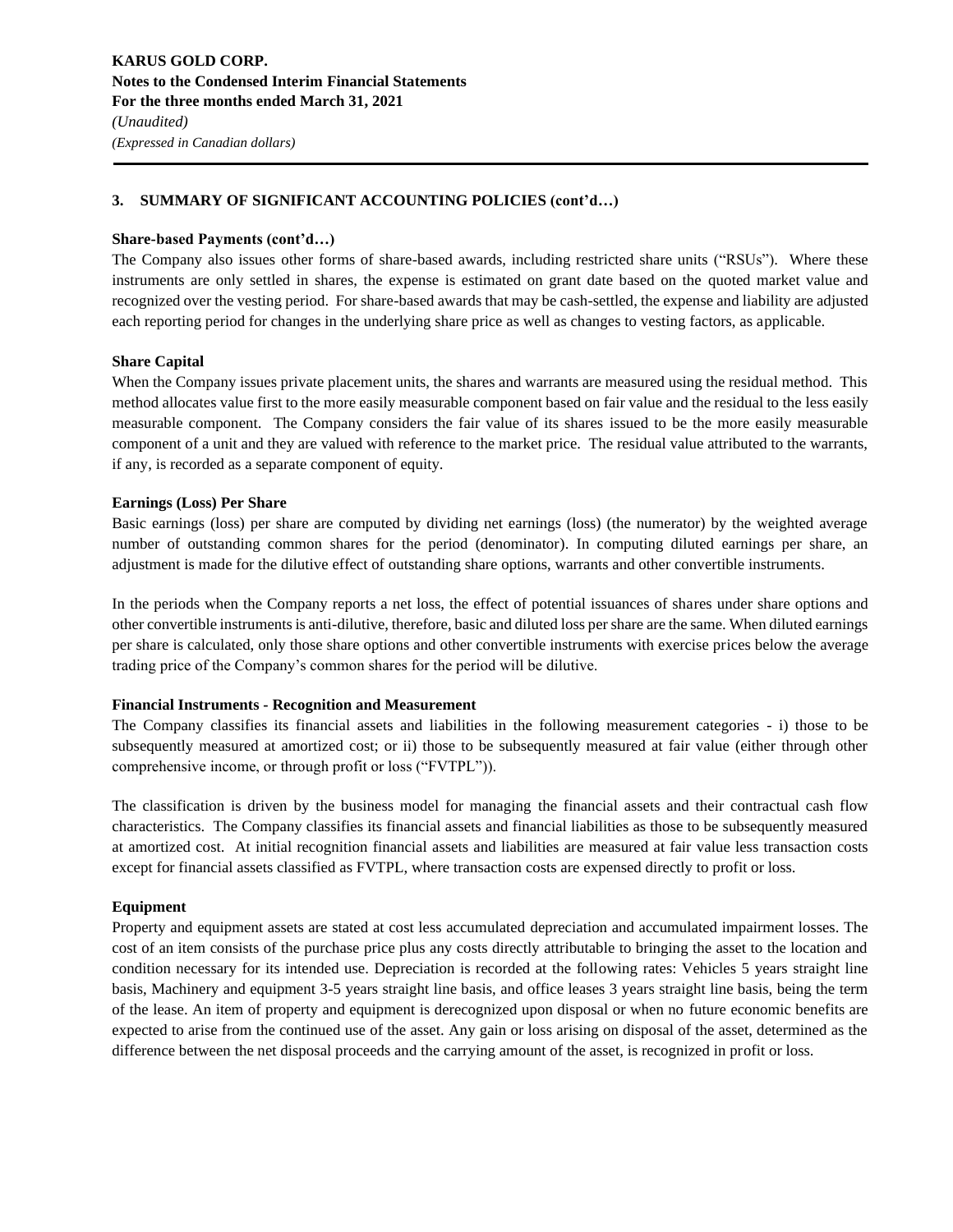# **4. SPINOUT TRANSACTION**

On January 25, 2021, KORE completed a plan of arrangement pursuant to which KORE transferred to the Company all of KORE's Canadian exploration properties, which included the FG Gold and Gold Creek projects in the South Cariboo property, as well as its Yukon property and related equipment and exploration deposits in exchange for 53,112,455 shares ("Spinout Shares") of the Company which were distributed to KORE shareholders on the basis of one share of the Company for every two KORE shares held (the "Spinout"). The date of close, January 25, 2021, is considered to be the measurement date. In addition, 1,750,000 warrants were issued to KORE warrant holders with an exercise price of \$0.75 until July 2022, and a 1% NSR to KORE (which was assigned a \$nil value).

The fair value estimate of the Spinout Shares was \$10,435,000 on the measurement date, which was determined by management based on a variety of factors. The fair value of the 1,750,000 warrants issued in connection with the Spinout were valued at \$16,700 using the Black Scholes valuation method with the following assumptions: risk-free interest rate of 0.41%, annualized expected volatility of 75%, expected term of 1.5 years and a dividend yield of 0%.

The Company reimbursed transaction costs in connection with the Spinout to KORE of \$407,242, which have been included as a cost of the acquisition.

| <b>Consideration issued</b>     |                  |
|---------------------------------|------------------|
| Shares issued                   | \$<br>10,435,000 |
| Warrants issued                 | 16,700           |
| <b>Transaction costs</b>        | 407,242          |
|                                 | \$<br>10,858,942 |
| <b>Assets acquired:</b>         |                  |
| Deposits                        | \$<br>15,000     |
| Equipment                       | 11,925           |
| Exploration & evaluation assets | 10,832,017       |
|                                 | \$<br>10,858,942 |

In connection with the Spinout, KORE also loaned the Company an initial \$500,000 for a term of up to one year and bearing interest at 8% per annum. The Company repaid this loan with proceeds from the rights offering (Note 6), along with accrued interest of \$5,700, during the period ended March 31, 2021.

#### **5. MINERAL PROPERTIES**

#### **Acquisition of South Cariboo Property**

Pursuant to the spinout from KORE (Note 4), the Company acquired a collection of claims in BC comprising the South Cariboo property, which includes the 'FG Gold project' and the 'Gold Creek project', located in the Cariboo Mining Division, British Columbia, Canada.

The South Cariboo property includes certain option agreements which collectively have annual payments of \$87,500 payable in 2021 up to \$150,000 in 2025, for total future payments of \$625,000. In addition, one option agreement provides for the issuance of shares with a fair market value at the time of issuance of \$25,000 in 2021 increasing to \$160,000 in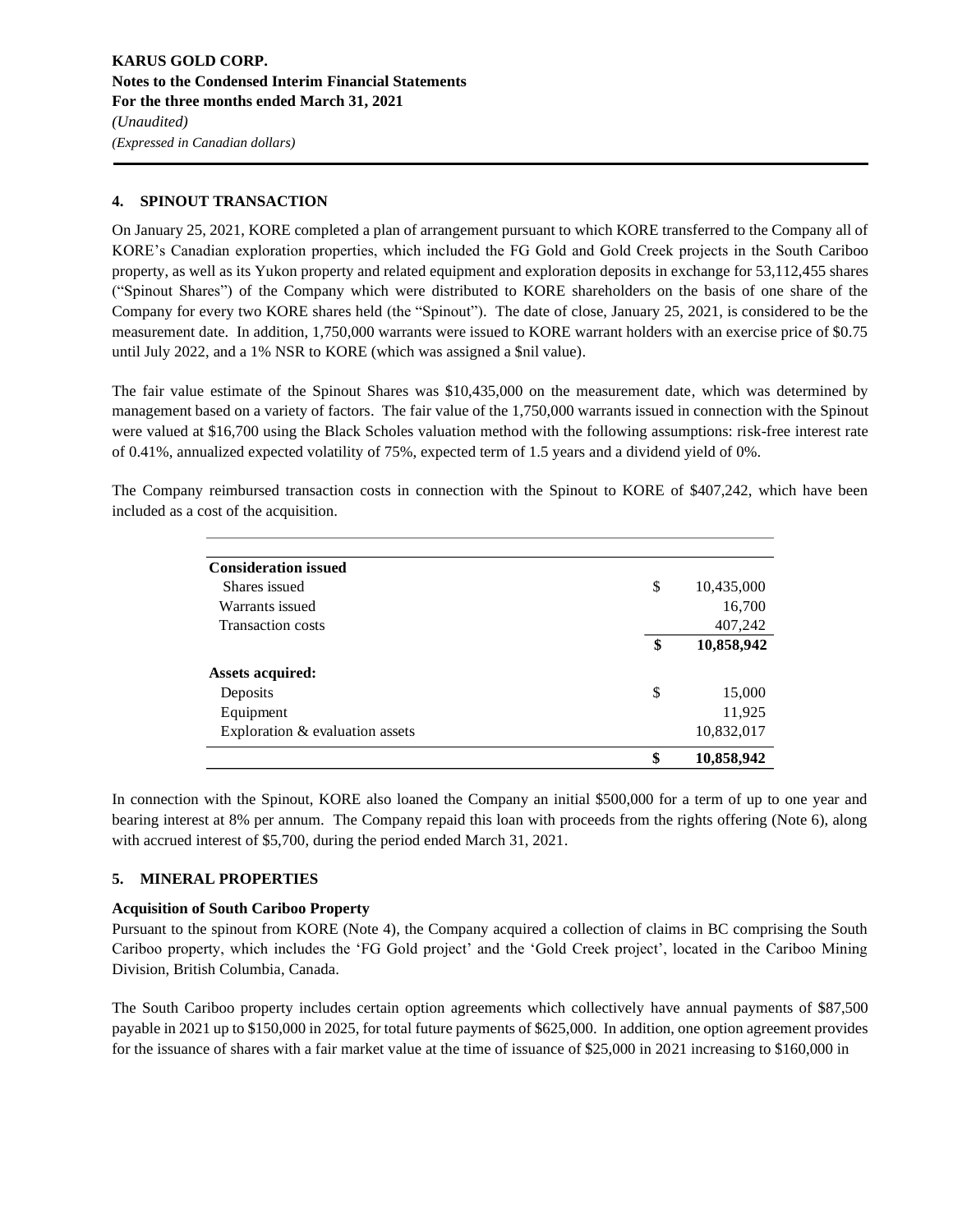# **5. MINERAL PROPERTIES (cont'd…)**

## **Acquisition of South Cariboo Property (cont'd…)**

2025, for total share consideration of \$410,000 and one option agreement also requires annual expenditures of \$35,000 in 2021 and an additional \$40,000 in 2022. These option agreements also impose a 1%-2% NSR, of which a portion can be repurchased in certain cases, and one agreement requires a bonus payment of \$1.50 per ounce identified as inferred, indicated or measured in a 43-101 report on the specific claims in the agreement.

The South Cariboo property is subject to additional various net smelter royalties ("NSR") ranging from 1%-3% NSR, certain of which can be repurchased or have maximum payout terms. Included in these NSRs is a 1% NSR issued to KORE pursuant to the spinout on all claims not otherwise encumbered.

#### **Acquisition of Yukon Claims**

The Company holds a 100% interest in the White Gold Project, located in Yukon, Canada, acquired as part of the spinout from KORE (Note 4). The property is subject to annual work commitments of \$187,500 in each of 2020, 2021 and 2022.

#### **Exploration & Evaluation Expenses**

|                                   | For the three months<br>ended<br>March 31, 2021 | For the period from<br>incorporation on<br>November 20, 2020 to<br>December 31, 2020 |
|-----------------------------------|-------------------------------------------------|--------------------------------------------------------------------------------------|
|                                   |                                                 |                                                                                      |
| Assays and analysis               | \$<br>207,967                                   |                                                                                      |
| Community engagement              | 6,383                                           |                                                                                      |
| Drill program                     | 4,953                                           |                                                                                      |
| Engineering and development       | 6,678                                           |                                                                                      |
| Geophysics and ground prospecting | 1,608                                           |                                                                                      |
| Project general & admin           | 3,916                                           |                                                                                      |
| Project staff & contractors       | 68,125                                          |                                                                                      |
| Travel, logistics $\&$ camp costs | 8,358                                           |                                                                                      |
|                                   | \$<br>307,988                                   |                                                                                      |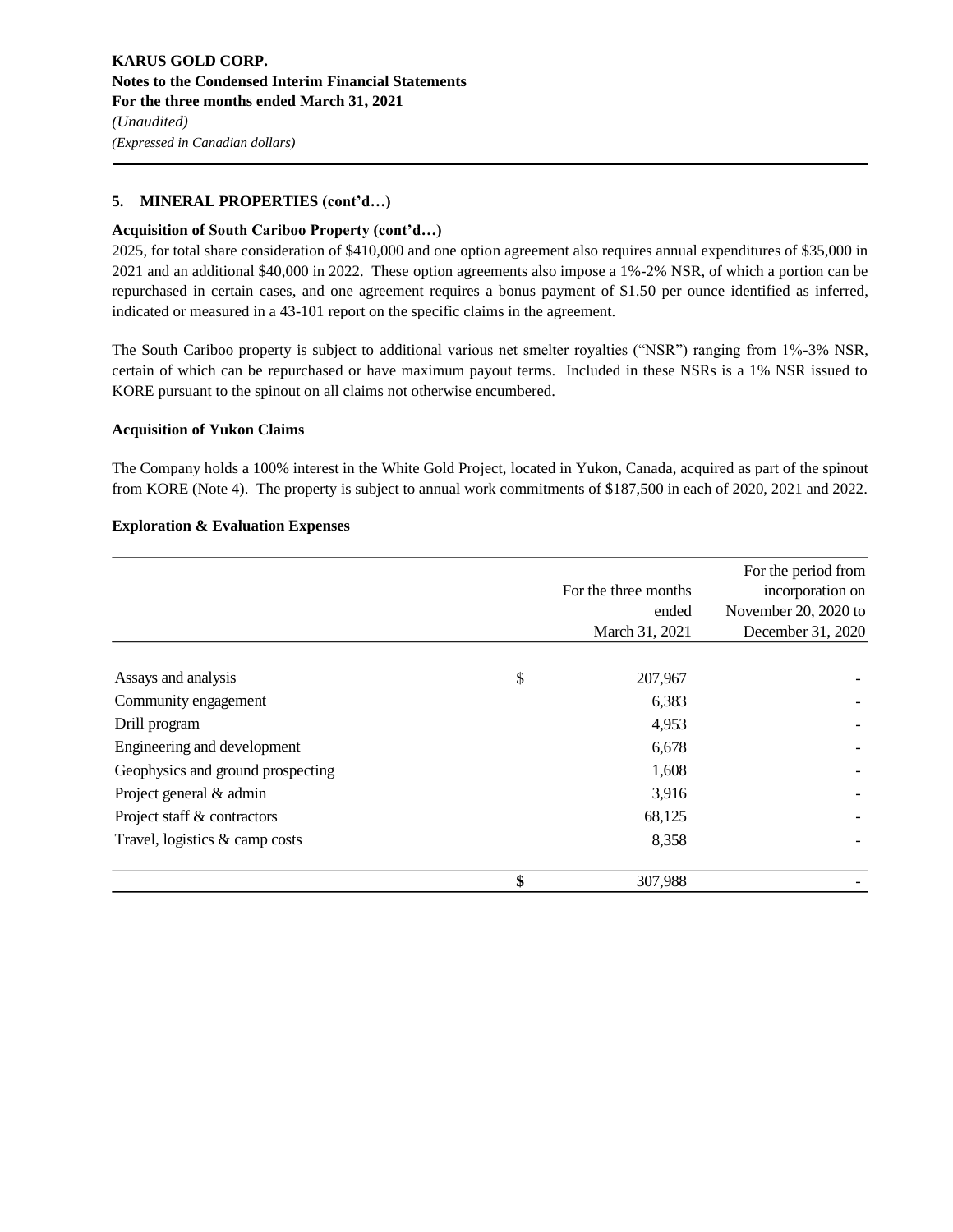#### **6. SHARE CAPITAL**

#### **Authorized**

Unlimited number of common shares with no par value.

#### **Issued and Outstanding**

On November 20, 2020, the date of incorporation, the Company issued one common share at a price of \$1.00.

Pursuant to the spinout from KORE (Note 4), the Company issued 53,112,455 shares with a fair value of \$10,435,000 in January 2021 at the time of issuance and 1,750,000 warrants with a fair value of \$16,700 (Note 4).

In March 2021, the Company issued 2,300,000 common shares pursuant to a private placement for gross proceeds of \$575,000.

In March 2021, the Company completed a rights offering whereby 26,556,228 shares were issued to Karus shareholders at a price of \$0.15 per share for gross proceeds of \$3,983,434. In connection with this offering, the Company incurred share issuance costs of \$74,141.

#### **Warrants**

A summary of the warrant activity for the three months ended March 31, 2021 is as follows:

|                                     |                           | Weighted average |
|-------------------------------------|---------------------------|------------------|
|                                     | <b>Number of warrants</b> | exercise price   |
| <b>Balance, December 31, 2020</b>   | -                         | -                |
| Issued pursuant to spinout (Note 4) | 1,750,000                 | 0.75             |
| <b>Balance, March 31, 2021</b>      | 1,750,000                 | 0.75             |

As at March 31, 2021, the following warrants were outstanding:

|                    | <b>Number of warrants</b> |      | <b>Exercise price</b> |
|--------------------|---------------------------|------|-----------------------|
| <b>Expiry date</b> | outstanding               |      |                       |
| July 22, 2022      | 1,500,000                 | - \$ | 0.75                  |
| July 27, 2022      | 250,000                   | -S   | 0.75                  |
|                    | 1,750,000                 |      |                       |

#### **Stock Options**

Pursuant to a rolling stock option plan (the "Option Plan") for directors, officers, employees and consultants, approved January 20, 2021, the Company may reserve a maximum of 10% of the issued and outstanding listed common shares, with the exercise price to be determined on the date of issuance of the options. The term of options granted under the Option Plan may not exceed five years and such options vest at terms to be determined by the board of directors at the time of the grant, but the exercise price shall not be less than the price determined by the policies of the stock exchange on which the Company's common shares are then listed.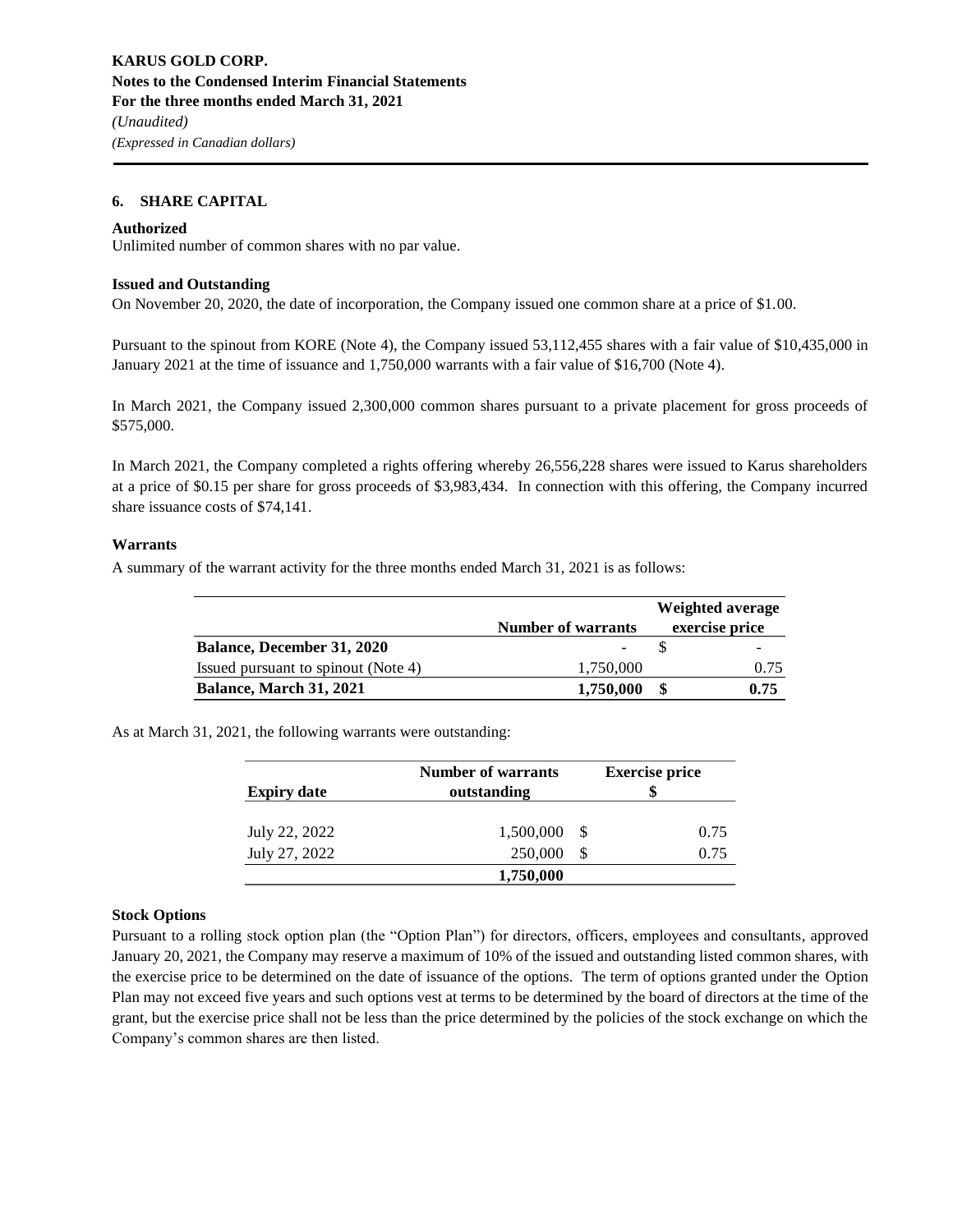## **6. SHARE CAPITAL (cont'd…)**

A summary of stock option activity for the three months ended March 31, 2021 is as follows:

|                                   | Number of options | Weighted average<br>exercise price |
|-----------------------------------|-------------------|------------------------------------|
| <b>Balance, December 31, 2020</b> | $\qquad \qquad$   |                                    |
| Granted                           | 4,320,000         | 0.25                               |
| <b>Balance, March 31, 2021</b>    | 4,320,000         | 0.25                               |

As at March 31, 2021, the following stock options were outstanding and exercisable:

| Number of options | Number of options | <b>Exercise price</b> |
|-------------------|-------------------|-----------------------|
| outstanding       | exercisable       |                       |
|                   |                   |                       |
| 4,320,000         |                   | 0.25                  |
| 4,320,000         | -                 |                       |
|                   |                   |                       |

#### **Restricted Share Units**

In January 2021, the Company's shareholders approved the Omnibus Plan ("Omnibus Plan"), which is a fixed plan that reserves for issuance a maximum of 5,303,746 common shares as equity-based compensation awards. Together with the 10% rolling stock option plan, only a maximum of 10% of instruments under the Omnibus Plan and Option Plan may be granted to insiders. Awards under the Omnibus Plan may be granted in a form as designated by the Board, including restricted share units, deferred share units and other performance based instruments.

A summary of restricted share unit activity for the three months ended March 31, 2021:

|                                   | <b>Number of RSUs</b> |
|-----------------------------------|-----------------------|
| <b>Balance, December 31, 2020</b> | -                     |
| Granted                           | 2.605.000             |
| Balance, March 31, 2021           | 2,605,000             |

As at March 31, 2021, the following RSUs were outstanding and exercisable:

| <b>Grant date</b> | <b>Number of RSUs</b><br>outstanding | <b>Number of RSUs</b><br>exercisable |
|-------------------|--------------------------------------|--------------------------------------|
| March 8, 2021     | 2,605,000                            |                                      |
|                   | 2,605,000                            |                                      |

#### **Share-Based Compensation**

During the three months ended March 31, 2021, the Company granted 4,320,000 stock options and 2,605,000 RSUs to directors, officers, employees and consultants.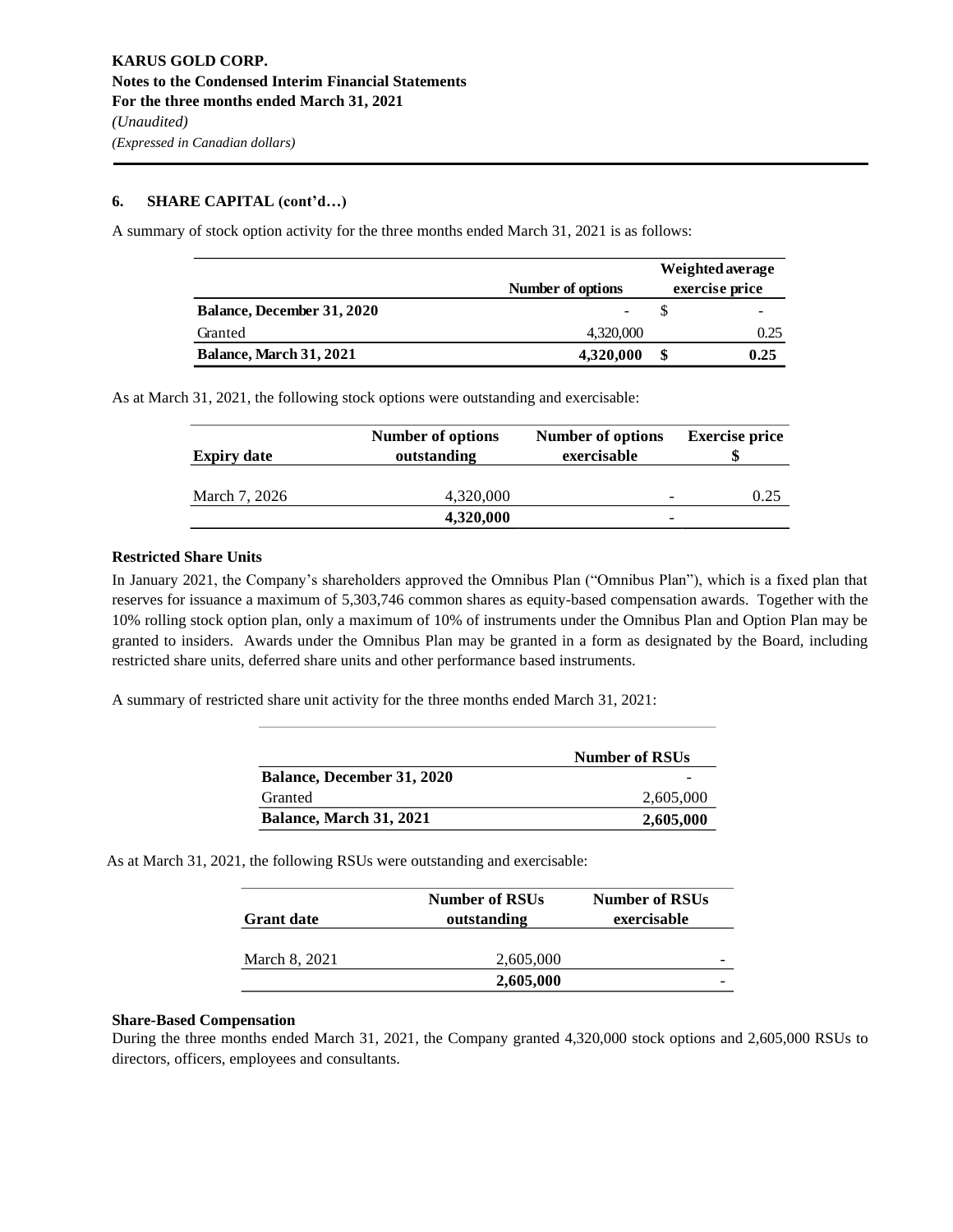# **6. SHARE CAPITAL (cont'd…)**

The fair value of the stock options granted was \$533,747 or \$0.12 per option was determined using the Black Scholes option valuation model and \$35,120 was recognized as share-based payments expense in relation to the vesting of options for the three months ended March 31, 2021.

Share-based payments expense was determined using the following weighted average assumptions:

|                         | <b>March 31, 2021</b> |
|-------------------------|-----------------------|
| Risk free interest rate | 0.99%                 |
| Expected life           | 3.0                   |
| Annualized volatility   | 75%                   |
| Dividend rate           | $0\%$                 |

The RSUs granted are payable in common shares of the Company, vest in tranches over two years and are valid for a term of five years. The Company recognizes the expense at the fair market value at grant date, being \$651,250 and amortizes it over the vesting period. For the three months ended March 31, 2021, \$30,778 was recognized as share-based payments expense.

# **7. RELATED PARTY TRANSACTIONS**

## **Related Party Transactions**

During the three months ended March 31, 2021, the related party transactions, not disclosed elsewhere in these financial statements, were as follows:

a) Reimbursement of costs of \$61,536 to KORE, of which was included in accounts payable as at March 31, 2021.

b) Amounts owing to all related parties are unsecured, non-interest bearing and due on demand. As at March 31, 2021, \$80,869 is due to related parties, inclusive of the amounts due to KORE.

# **Key Management Compensation**

Key management are those personnel having the authority and responsibility for planning, directing and controlling the Company and include the Chairman, President & Chief Executive Officer, Chief Financial Officer, and Directors. For the three months ended March 31, 2021, total key management compensation was \$107,763, which includes management fees and salaries of \$58,081 and share-based payments of \$49,682.

# **8. MANAGEMENT OF CAPITAL**

The Company considers items within equity as capital.

The Company's objective when managing capital is to maintain corporate and administrative functions necessary to support the Company's operations; to perform mineral exploration activities on the Company's exploration projects; and to seek out and acquire new projects of merit.

The Company manages its capital structure in a manner that is intended to provide sufficient funding for operational and capital expenditure activities. When necessary, the Company may seek to secure funds, through debt funding or equity capital. There can be no assurances that the Company will be able to obtain debt or equity capital in the future. (See Note 1).